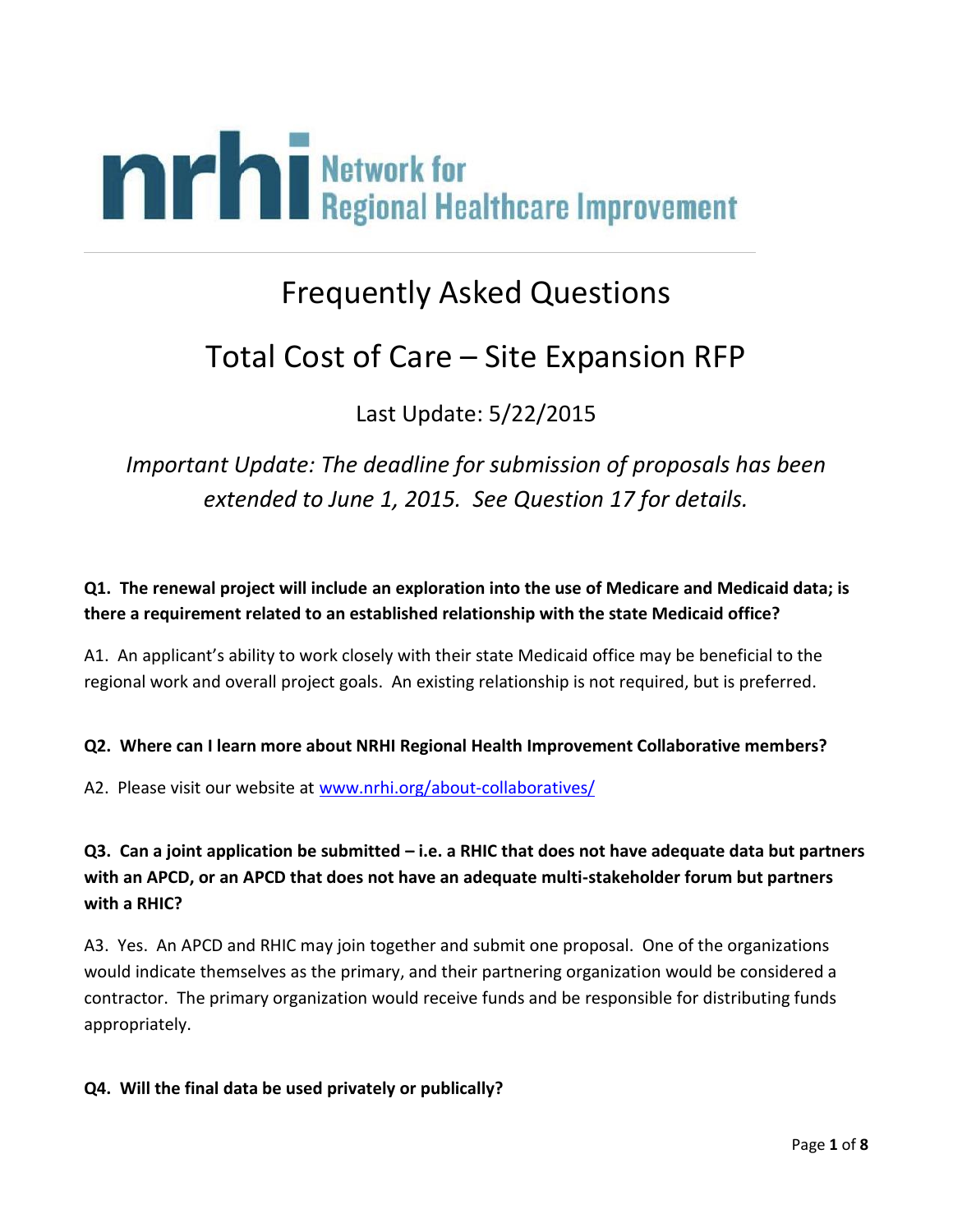A4. Initially the data will be used privately, however public reporting is the ultimate goal. For this reason, multi-stakeholder engagement and proper provisions in data use agreements are critical.

# **Q5. Are voluntary APCDs eligible to submit an application or is this RFP restricted to only those APCDs that are mandated by State law?**

A5. The RFP is open to both mandatory and voluntary APCDs.

#### **Q6. How will applicants be notified if they are not selected?**

A6. Applicants who were not selected will be notified immediately prior to the award announcement.

#### **Q7. When will funds be made available to award recipients?**

A7. A minimum of 30% of grant funds will be released within 15 days of NRHI's receipt of grant funds from RWJF; payment is contingent upon execution of letter of agreement. Remaining payments will be release upon receipt and acceptance of one interim and one final financial and program report. Payments to re-grantees will be modified should under spending occur.

#### **Q8. What level of funding will be available if a proposal is successful?**

A8. In order to allow interested applicants to be as flexible and creative as they would like, we encourage you to build your budget based on participation requirements and deliverables outlined in the RFP. We understand that a budget range may exist depending on resources and technology – please feel free to submit a cost range and explain the variance. To give you some sense of the budget parameters, please consider a range of \$9,000 to \$13,000 monthly for the 17 month grant period.

#### **Q9. Why is the timeline for the RFP so short, with a deadline of May 22nd?**

A9. The timeline is brief because the RFP could not be issued prior to the RWJF grant start date, as recruitment of the new sites is part of the early grant deliverables.

*(Update 5/14/15 – The deadline has been extended to midnight, June 1, 2015)*

#### **Q10. If we are an RHIC partnering with an APCD, or vice versa, how should we apply?**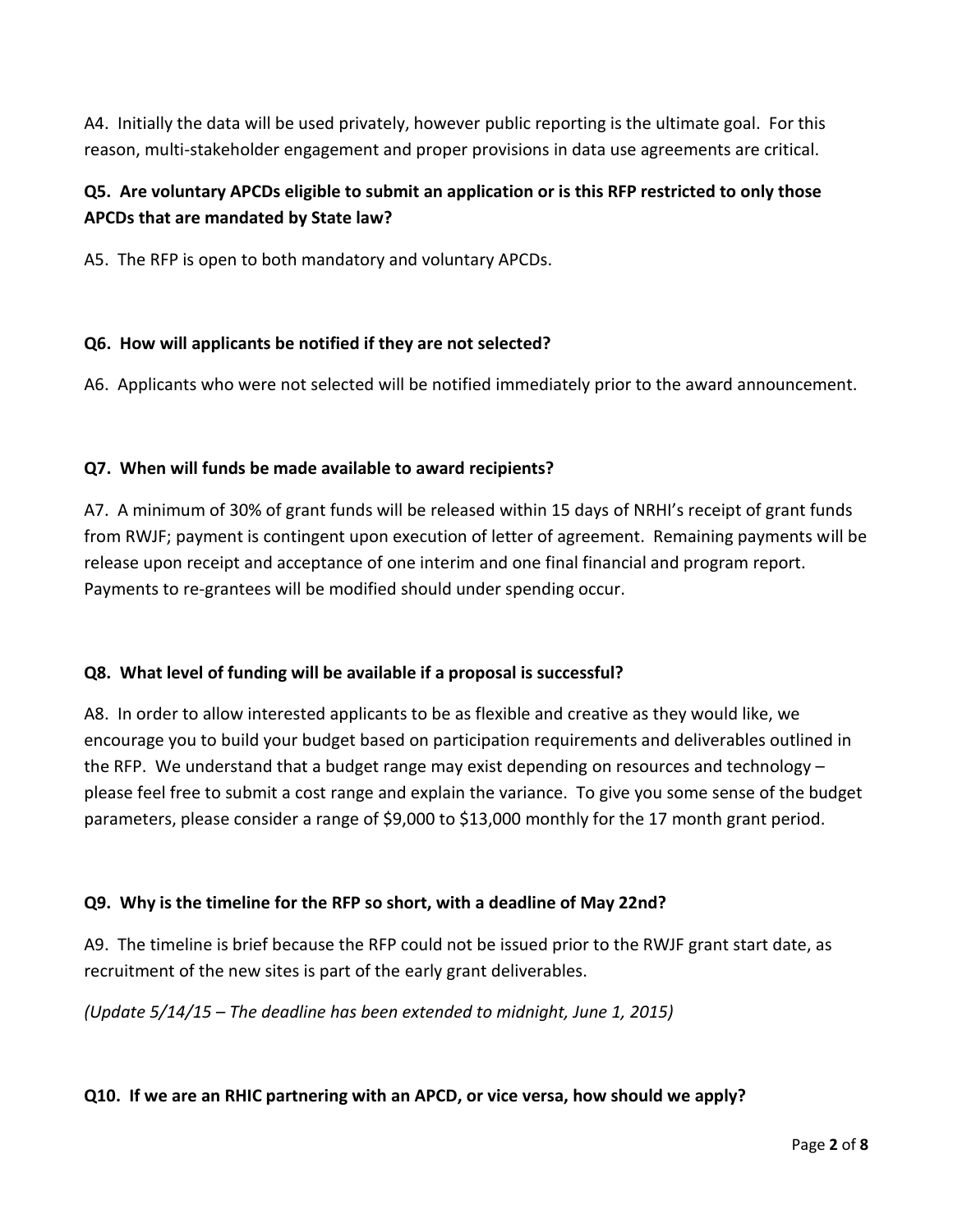A10. The category for your application (RHIC vs. APCD) would be determined by which organization is considered the primary applicant leading the work. The partnering entity would be considered a contractor of the primary entity. Please keep in mind that as the primary entity, you will receive the grand funds and be responsible for allocating funds to your contracting partner.

#### **Q11. Will the webinar scheduled for May 13th be available to those who are not able to attend?**

A11. Yes, the webinar will be recorded and posted on the NRHI Total Cost of Care page for those who were unable to attend. The webinar should be posted no later than 24 hours after the event, barring any technical difficulties.

#### **Q12. Does this RFP require commercial claims data or can it focus specifically on Medicaid data?**

A12. Access to commercial data is a requirement for this project.

# **Q13. Can you share if most participants in the original Pilot conduct the work in house, utilized vendors, or pooled resources across organizations to maximize the use of grant dollars? This information may help Site Expansion applicants consider best practice structural arrangements.**

A13. The structure varied among the Original Pilot team members. Most utilized at least one external vendor and performed some of the work internally. None of the sites pooled resources across organizations, however two sites had separate and existing relationships with the same vendor and leveraged the same vendor analyst to perform the analysis for each site.

# **Q14. I have read the summary documents shared at the National Summit and posted on your website. How can I find out more about lessons learned, so that I can ensure my proposal builds on the previous work and limits unnecessary expenses?**

A14. A Lessons Learned document provides additional content and has been posted to the TCoC page of the NRHI website, along with the other Original Pilot documents.

#### **Q15. Is there a preferred format for the response?**

A15. A format in which the review team can clearly see a response to each question found in the proposal is ideal. For example: listing the question followed by your answer and any respective examples, or indicating if examples can be found as an attachment.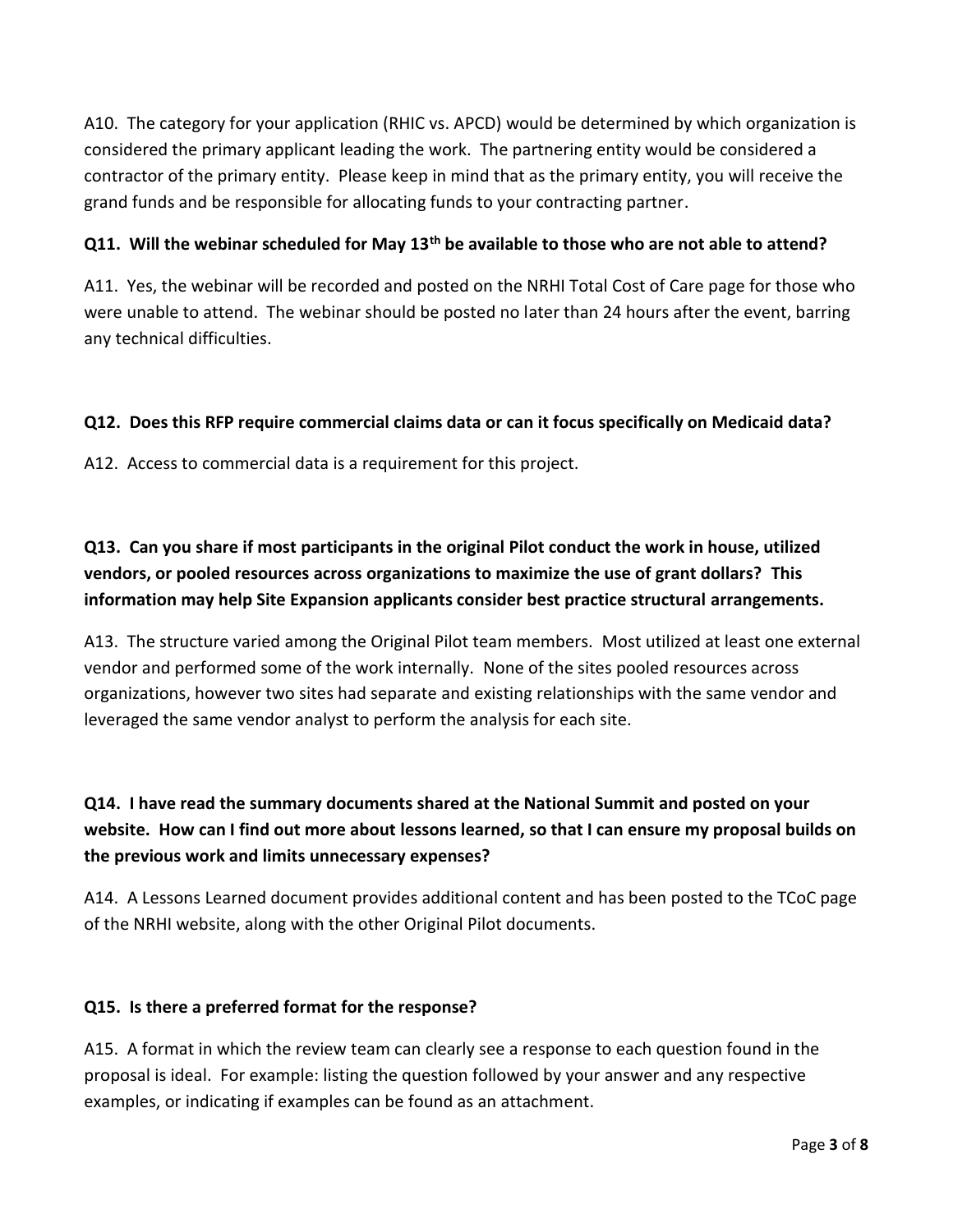# **Q16. Can the RFP be provided in a Word format to allow for cutting and pasting of the questions section, to facilitate a questions-by-question response format?**

A16. Yes, a Word version has been posted to the TCoC page of the NRHI website.

#### **Q17. Will a submission deadline extension be granted?**

A17: We appreciate the concern about the original timeline and have decided to extend the submission deadline. We hope this will allow for more thorough responses, and the potential formation of partnerships. The deadline has been extended by an additional 10 calendar days (5 business days given the Memorial Day holiday). The revised timeline is as follows, additional extensions cannot be granted.

- Deadline for Proposal Submission: Midnight, Monday June 1, 2015
- Applicants Notified of Selection: No later than Monday, June 15, 2015
- A virtual kickoff meeting for the Original Pilot Team and Expansion Sites will be held in late June, all sites (original and newly selected) should plan to attend
- This reduces the working period to 16 months, however the expectations and deliverables have not changed.

## **Q18. I am not an NRHI member, and there is no Regional Health Improvement Collaborative (RHIC) in my area. Is a letter of recommendation still required?**

A18. A letter of recommendation from an NRHI member is required. If there is no member RHIC in your area, you may provide a letter of recommendation from any of the member RHICs.

# **Q19. Can Medicaid claims data be considered commercial data for the purposes of this project, if the population is managed similar to other commercial services by a commercial Managed Care Organization contracted by DHHS?**

A19. No. Commercial, Medicaid and Medicare populations are inherently different and should not be treated the same way for the purposes of this project, even if they are all managed under a similar commercial structure.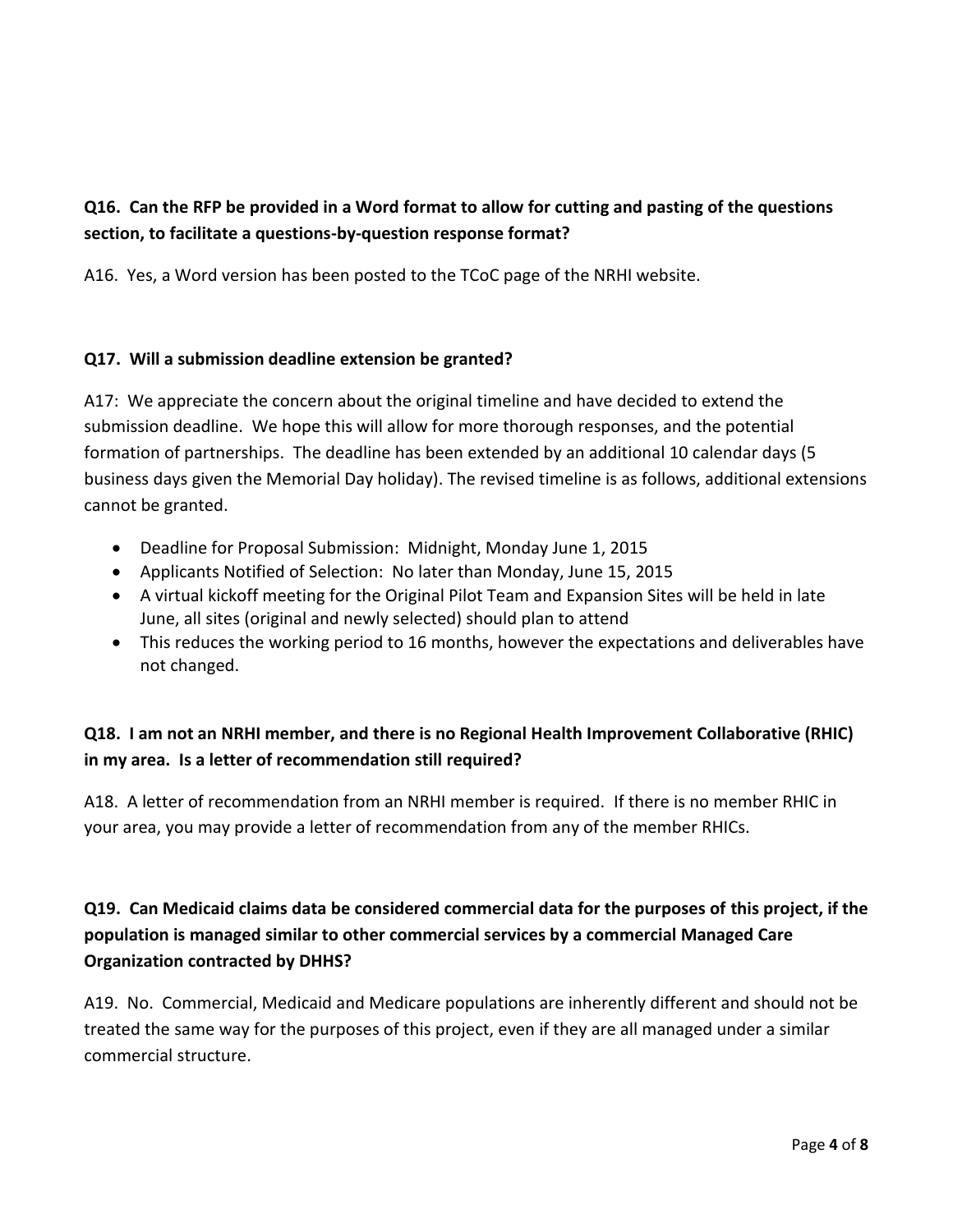# **Q20. How is a global measure like TCoC helping practitioners improve? What is below the TCoC measure to help practitioners identify what can and needs to change?**

A20. The Total Cost of Care and Resource Use index can be further broken down to isolate and compare utilization and cost, it is not a single number. Some of the practice level reports developed and distributed in the pilot provide a more detailed breakdown. For example including expense categories like inpatient, outpatient, professional, and pharmacy, and even event specific services like MRIs. The suite of reports provides detail that helps practitioners identify variation.

#### **Q21. Is the use of a specific risk adjuster and/or grouper a requirement of participation?**

A21. Yes, in order to participate in the benchmarking work, all sites must use the same risk adjuster in order to create valid comparisons across regions. You may use a different risk adjuster for practice level reporting if one is already established in your area, but at a minimum the John Hopkins ACG is required for the benchmarking portion of the work and will be made available to all sites.

#### **Q22. Do practitioners accept utilization data that is not condition specific?**

A22. While we cannot speak to individual sites on what has been discussed and accepted, we can share that some practice level reports did include condition specific breakouts of the total cost and resource use indexes. One Original Pilot team member shareed that they used another grouper to provide practices with condition specific results as well. The practices found this interesting, but also found total population level results interesting.

#### **Q23. What have been the biggest barriers to success that an organization would need to anticipate?**

A23. The Original Pilot team members who participated as panelists on the webinar provided guidance below. We also encourage you to read the *HealthDoers Who Have Done It* booklet posted on the TCoC web page, as it includes stories and learnings from the Pilot work.

- Understand the data you have and pay attention to opportunities to improve the integrity of your data. It is an iterative process and extremely helpful not only to TCoC but all reporting.
- Don't underestimate the level of effort required and plan for more time that you think you may need. Be humble and reasonable in your expectations. Remember that it is the relationships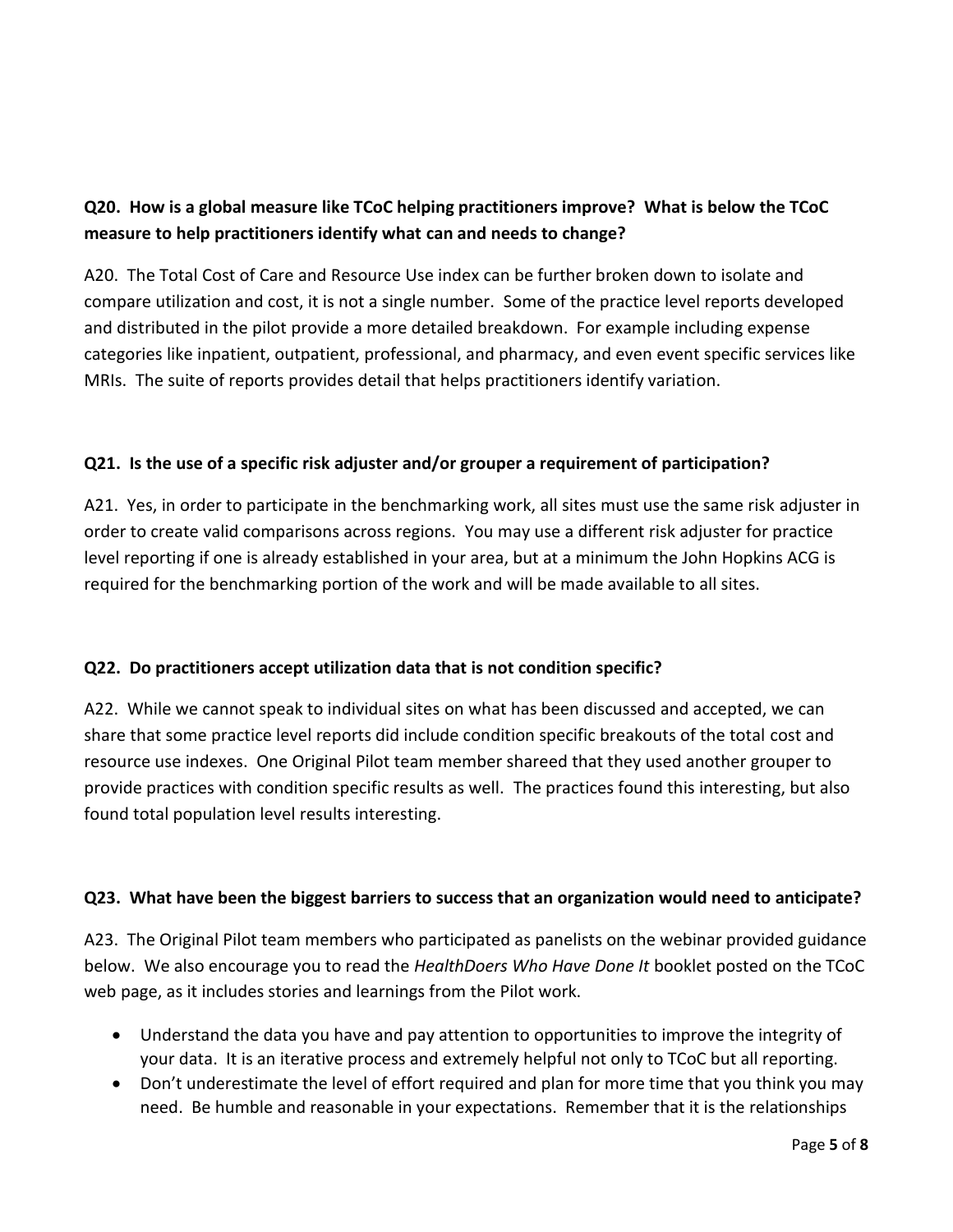you establish in local communities that facilitate the greatest impact, credibility is hard won and easily lost.

## **Q24. Is direct access to claims data required for participation in the project, or would a distributive model of access meet the requirement?**

A24. Access to claims data via a distributive model that meets all other data requirements is acceptable, but may pose other challenges. For example, full participation in the regional comparison may be limited due to the level of detail available in the data accessed under this model.

## **Q25. Does the non-profit status requirement apply to APCDs as well, many of these entities would not meet this status requirement.**

A25. No, the non-profit requirement has been lifted for this grant, for all applicants.

# **Q26. Can an indirect rate be used to develop the final budget, and are indirect costs allowed in the proposal?**

A26. Yes, an indirect rate can be used to develop the final budget, and indirect costs are allowed based on the standard Robert Wood Johnson Foundation guidelines. The Foundation's approved rate is 12% of all costs associated with the project. However, if the Purchased Services category equals more than 33% of the total of Personnel, Other Direct Costs and Purchased Services, RWJF allows 12% indirect on Personnel and Other Direct Costs, and 4% on Purchased Services.

#### **Q27. Is there a specific format for the cost proposal?**

A27. While there is no required format for the cost proposal, we recommend the following to assist in the review process and reduce the number of follow up questions that may be required. In addition to breaking out the personnel hours and FTE hourly rate for each task/deliverable, please include travel expenses, vendor or other purchased services, and other costs associated with the project but not reflected in personnel hours.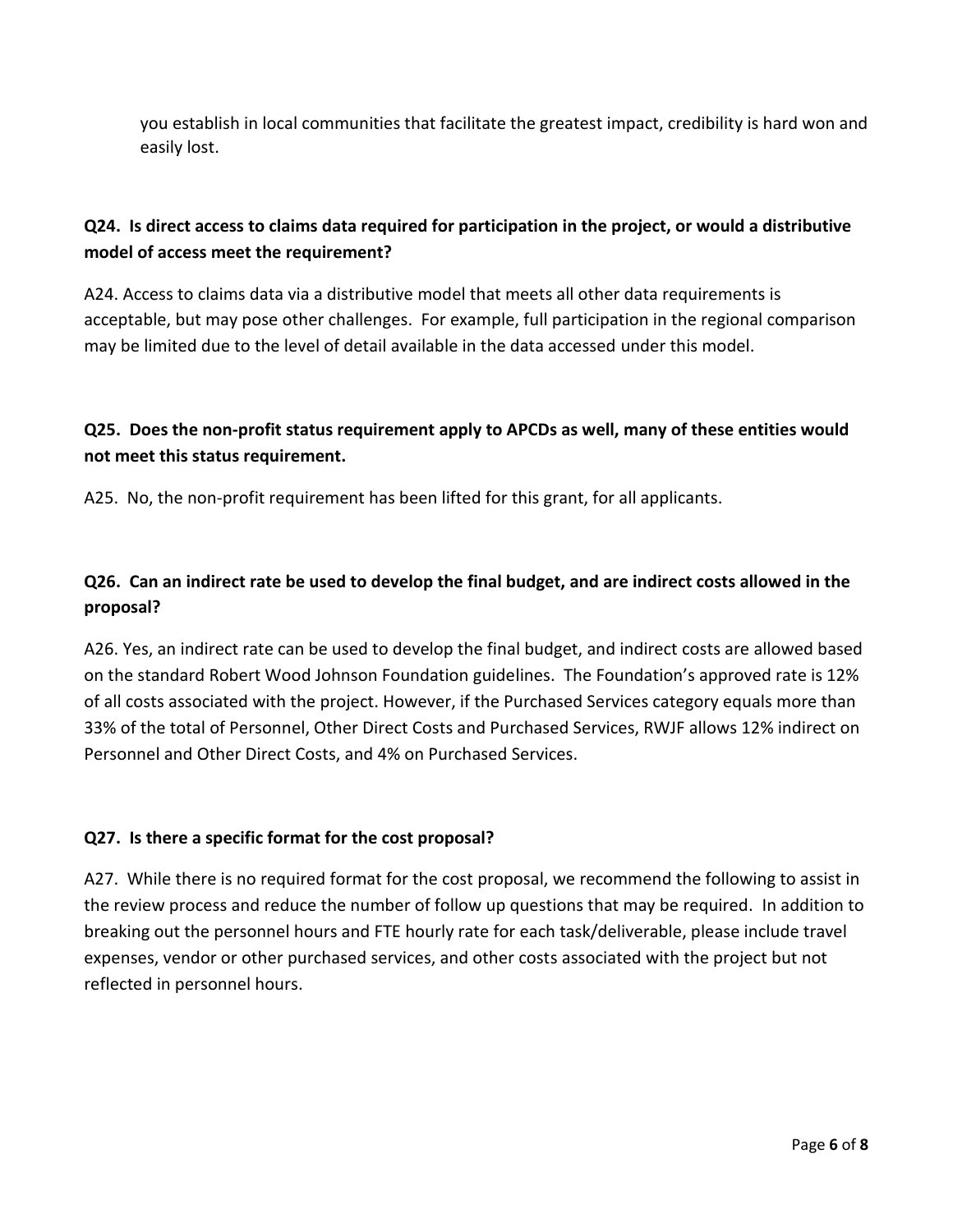#### Sample Cost Breakout:

| <b>Total Cost</b>    |       |                    |                           |                   |
|----------------------|-------|--------------------|---------------------------|-------------------|
| Cost Justification   |       |                    |                           |                   |
| Task/Deliverable     |       | <b>Est'd Hours</b> | <b>FTE hourly</b><br>rate | <b>Total Cost</b> |
| [Add rows as needed] |       |                    |                           |                   |
|                      |       |                    |                           |                   |
|                      |       |                    |                           |                   |
|                      | Total |                    |                           |                   |

#### **Q28. What destinations should we use for the four 2-day face to face meetings?**

A28. For planning purposes, please assume the in-person meetings will take place in: Portland, Oregon; Minneapolis, Minnesota; and Portland, Maine. A fourth meeting may be required but has not yet been confirmed.

#### **Q29. What destinations should we use for the National Physician Leadership Seminar?**

A29. For planning purposes, please assume the National Physician Leadership Seminar will take place at Stanford University in Stanford, California.

#### **Q30. What is the scope of individualized technical support that NRHI plans to provide?**

A30. The expectation is that each region will perform their own data collection, analysis and reporting and will be provided access to a centralized Technical Advisor (TA) to assist with data integrity analysis. You will provide the TA with aggregated files and work with them to resolve any identified issues. The TA's role also includes training and support to new sites to implement the technical specifications in order to produce practice level and community reporting of Total Cost of Care and Relative Resource Use, and to work collaboratively with your technical team and vendors as needed. In addition, the expansion sites will be paired with an original pilot site mentor, and subject matter experts among the original pilot sites will also be identified and made available.